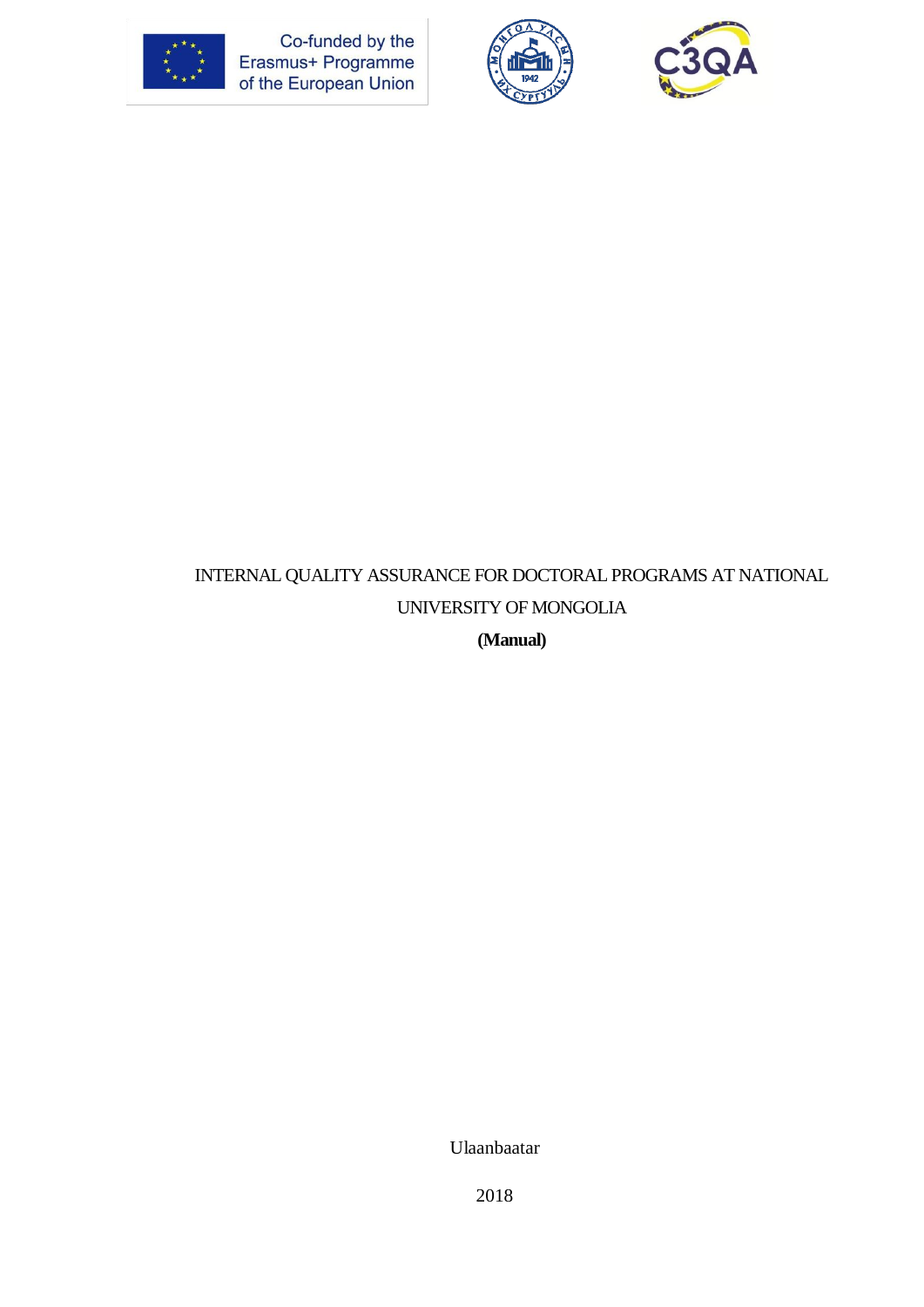# Prepared by:

| Ts. Amartaivan, | Associate Dean for Division of Natural Sciences, and for    |  |  |  |
|-----------------|-------------------------------------------------------------|--|--|--|
|                 | Curriculum Development, School of Arts and Sciences, NUM,   |  |  |  |
|                 | Ph.D                                                        |  |  |  |
| A. Amarzaya,    | Associate professor, Department of Mathematics, Division of |  |  |  |
|                 | Natural Sciences, School of Arts and Sciences, NUM, PhD     |  |  |  |

# Edited by:

| Ts. Amartaivan, | Associate Dean for Division of Natural Sciences, and for    |  |  |  |
|-----------------|-------------------------------------------------------------|--|--|--|
|                 | Curriculum Development, School of Arts and Sciences, NUM,   |  |  |  |
|                 | Ph.D                                                        |  |  |  |
| A.Amarzaya,     | Associate professor, Department of Mathematics, Division of |  |  |  |
|                 | Natural Sciences, School of Arts and Sciences, NUM, PhD     |  |  |  |

*This manual is written under the ERASMUS+ (C3QA) project.*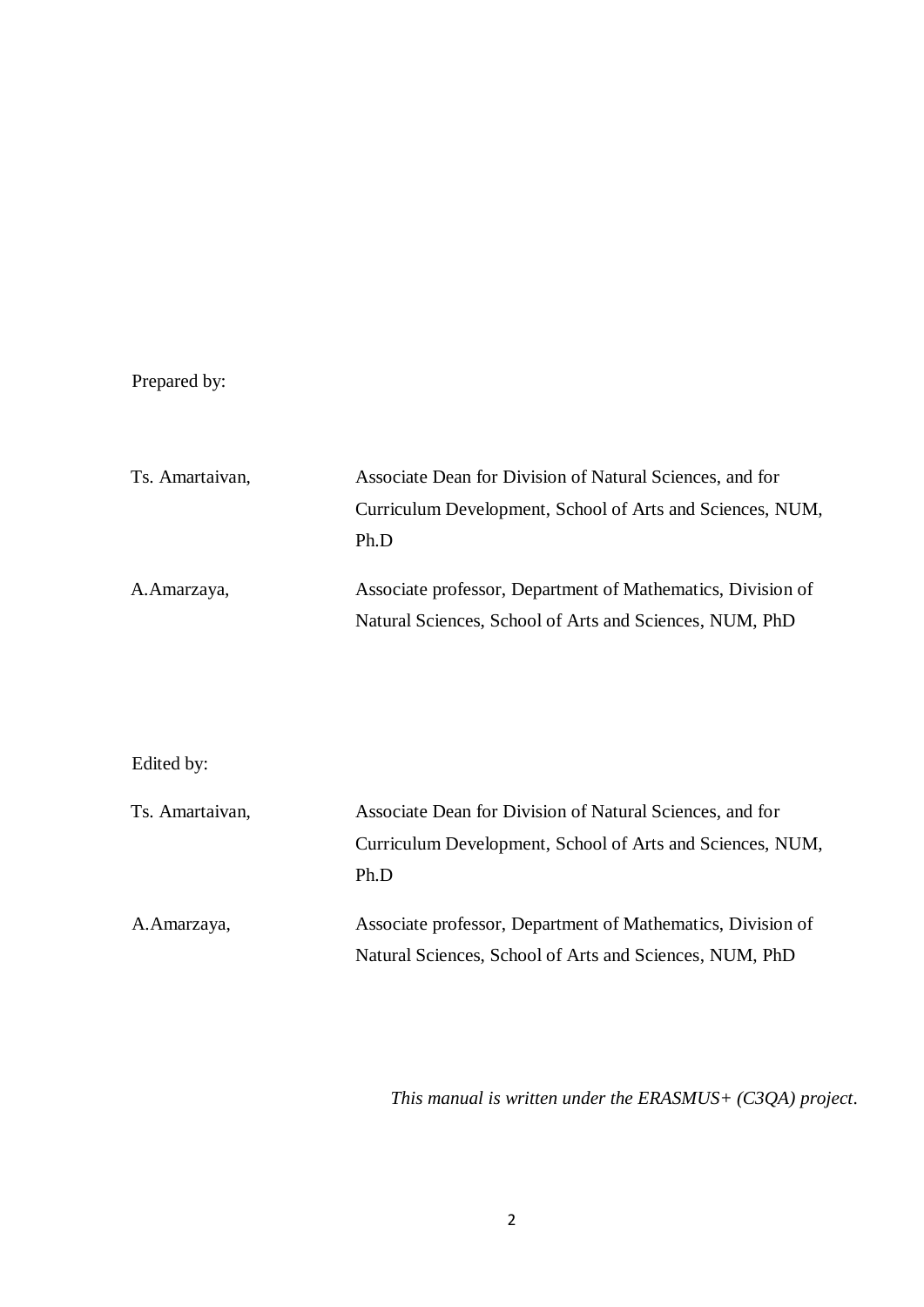# **Abbreviations**:

| <b>NUM</b>   | National University of Mongolia                            |
|--------------|------------------------------------------------------------|
| <b>SAS</b>   | <b>School of Arts and Sciences</b>                         |
| IQA          | Internal quality assurance                                 |
| <b>MNCEA</b> | Mongolian National Committee of Education Accreditation    |
| HEI:         | Higher education institution                               |
| EQA          | External quality assurance                                 |
| <b>SAS</b>   | School of Arts ad Sciences                                 |
| <b>SEAS</b>  | School of engineering and applied sciences                 |
| <b>SB</b>    | <b>School of Business</b>                                  |
| SL           | School of Law                                              |
| <b>SIRPA</b> | School of International Relation and Public Administration |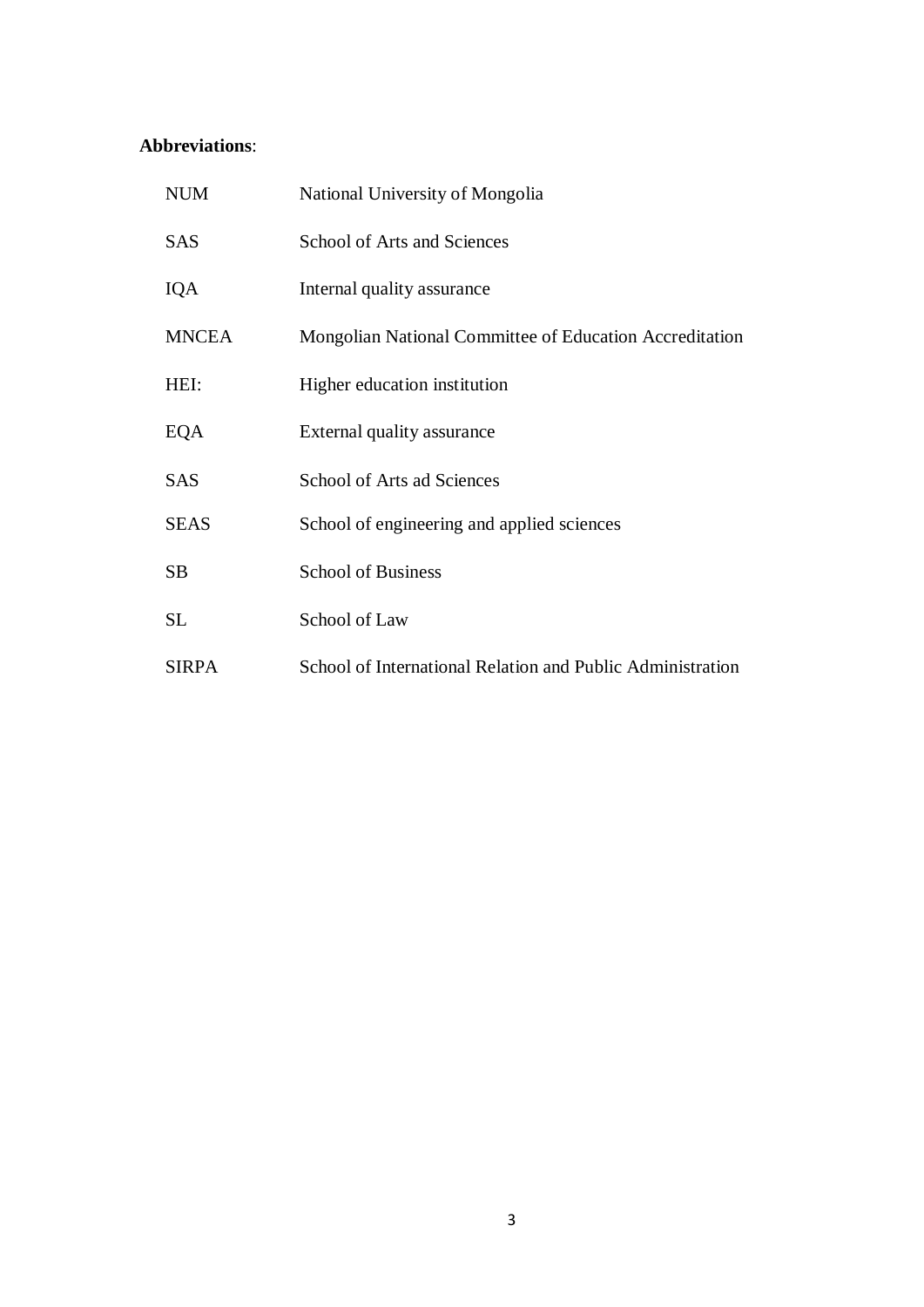## Contents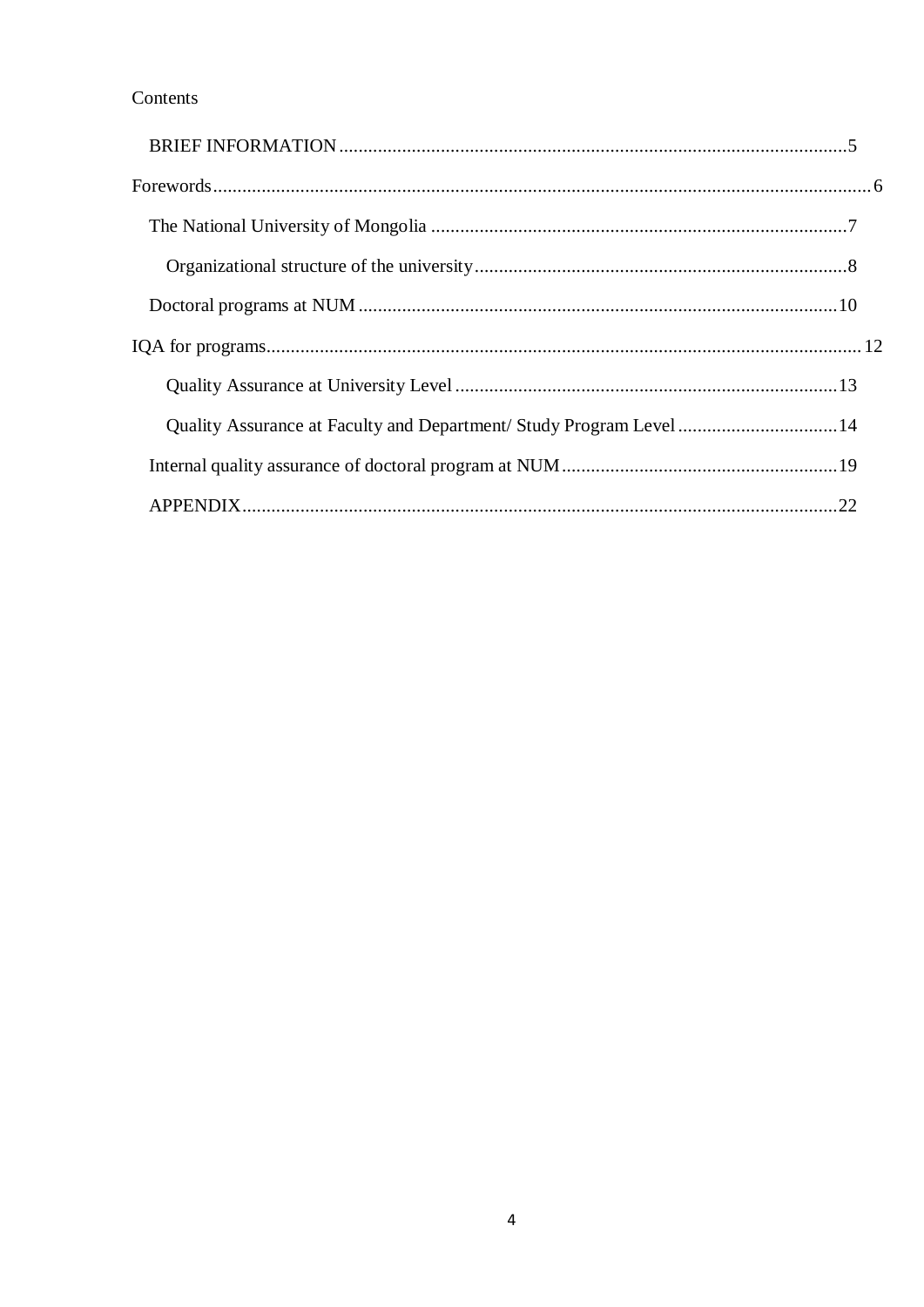# BRIEF INFORMATION

<span id="page-4-0"></span>

| University name                                   | National University of Mongolia      |
|---------------------------------------------------|--------------------------------------|
| Total number of students                          | 20 755                               |
| Number of Bachelor students                       | 17621                                |
| Number of Master and Doctor Students              | 3134 (848 Doctor students)           |
| Number of facultees                               | 775                                  |
| Percentage of facultees holding PhD               | 55%                                  |
| Number of Bachelor programs                       | 115                                  |
| Number of Master programs                         | 97                                   |
| Number of Doctor programs                         | 44                                   |
| Number of programs accreditated at national level | 30                                   |
| Number of programs accreditated at international  | 5                                    |
| level                                             |                                      |
| Official Address of the University                | National University of Mongolia, Ikh |
|                                                   | surguuliin gudamj 01, Sukhbaatar     |
|                                                   | duureg 08 khoroo, Ulaanbaatar8       |

Mongolia

Web page [http://num.edu.mn](http://num.edu.mn/)

5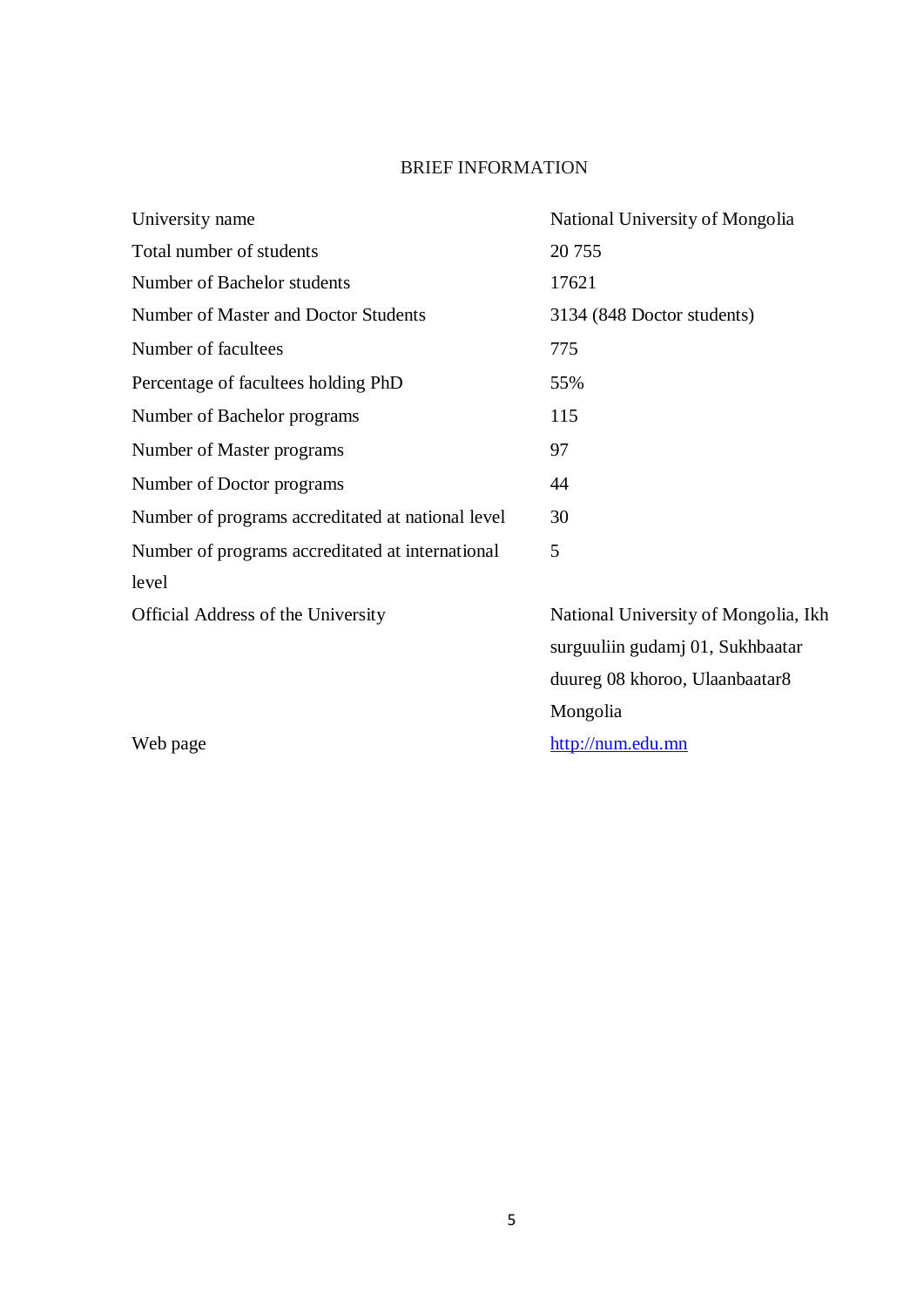#### **Forewords**

<span id="page-5-0"></span>For Mongolia's higher education system and Mongolian Higher Education Institutions (HEI) its crucial to scope with newest higher education trends and successes while making coherence with our national characteristics and identities. In order to do so we need to renew our higher education policies, structures, to build mechanisms/systems that protects both teaching and research staffs and students interests, and to improve the quality of education on continiuos bases. For this Higher education policy must be consistent with "Education – National program", Education Law and "State policy on Education" and requires to build effective higher education system which ensures social equity, supports countrys economic development, rise of public living standard and contributes to the building of knowledge based economy.

On the other hand, providing high quality service which consistent with learners demands was top priority of higher education institution, however nowadays parallel with this priority, assessing and assuring quality in each education process and improving quality continiuosly is became also most important.

For these reasons, internal quality assurance system of programs is becoming more crucial for HEIs. Successful and effective quality assurance system in HEI will be a proof of quality of the programs and shows accountability of the institution, and will be an indicator of the quality of the teaching and learning process at the university.

The main distinction of C3 or doctoral programs from other level programs is individual research activity of a learner. By this reason the quality assurance of this level of program has its own characteristics and also requires to include its specialties.

<span id="page-5-1"></span>This document is an Internal Quality Assurance Handbook for NUM prepared Under the Erasmus + C3QA project titled "Promoting internationalization of research through establishment and operationalization of cycle 3 quality assurance system in line with the European integration", by the working subgroup from NUM developed.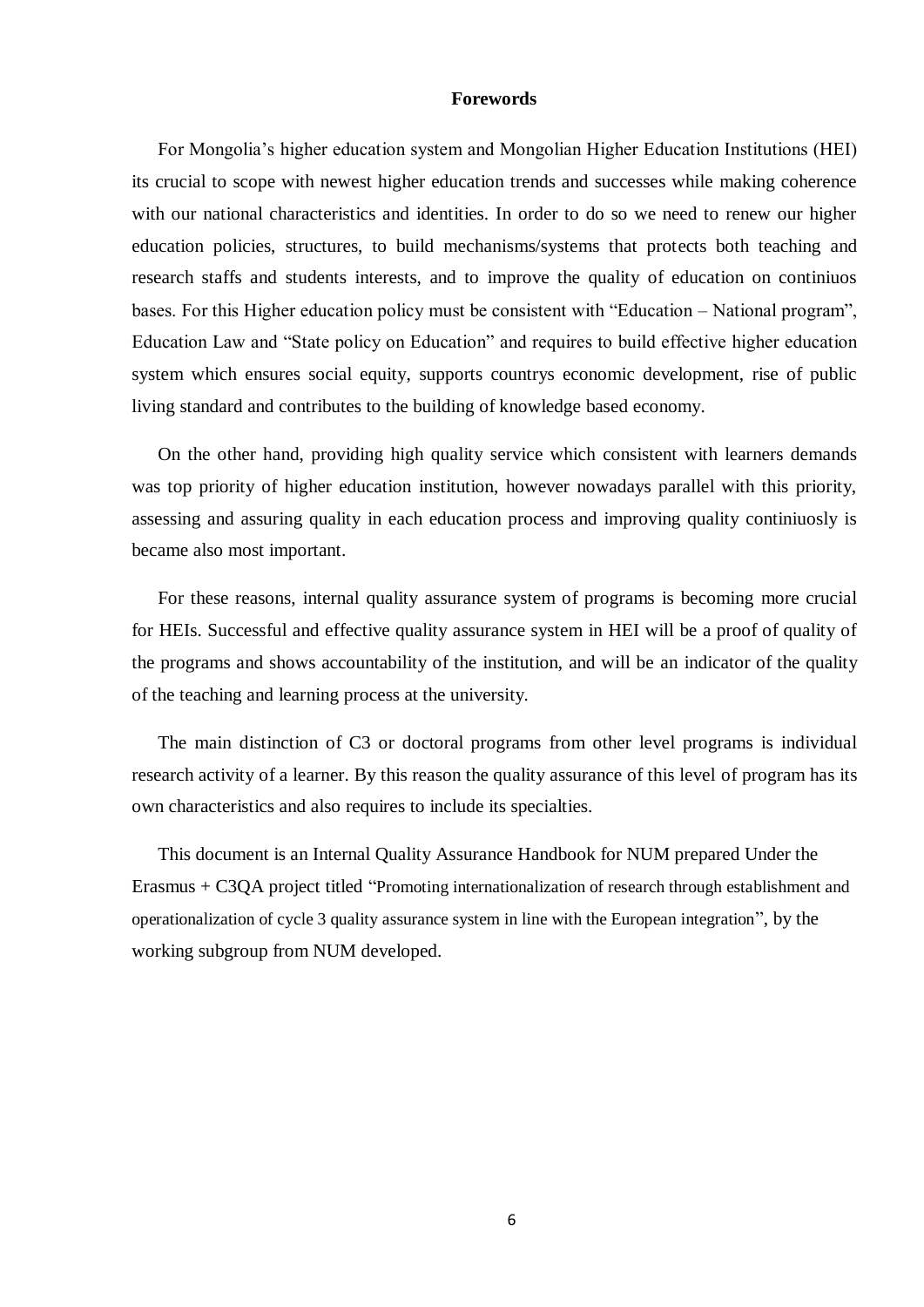### **The National University of Mongolia**

National University of Mongolia is a first university of Mongolia founded in 1942. The university has five school/faculty, two local branches, three National research institutes and other research units. National University of Mongolia is a biggest inteligence center of the country which runs various undergraduate and graduate programs.

NUM had big contribution to the development of higher education in the country as all other six state universities of Mongolia branched from NUM.

The University approved and working toward its strategic plan for development for 2016-2024.

**Vision of the university:** To become "world known university". By 2014 is setting a goal to become one of the leading research university of Asia and become one of the 100 best universities of Asia.

**Mission of the University:** Under this vision NUM will become an academic organization with missions to spread out knowledge and with curricula based on liberal art tradition, and conduct sustainable reasearch and teaching activities in the various fields of natural science, economics and social development.

### **Values:**

**Academic freedom:** explore free and open mind and support to deliver its results in all ways, and support critical thinking

**Values:** widen teaching, learning and knowledge, promote critical thinking and attitudes Ethics: respect ethics of teaching staff and students, to be honest and respect others Leadership: to be a leader for national and public well being and bring positive changes

in the society

**Respect:** respect and promote individual's knowledge, skills, creativity and novice ideas **Priorities:**

- $\checkmark$  To widen research areas, reach to world levels.
- $\checkmark$  To reach world level in teaching and learning.
- $\checkmark$  To lead the society with knowledge and be one of the motors of the development of society.
- $\checkmark$  To keep organizations independence and introduce internation management approaches and widen financial stability.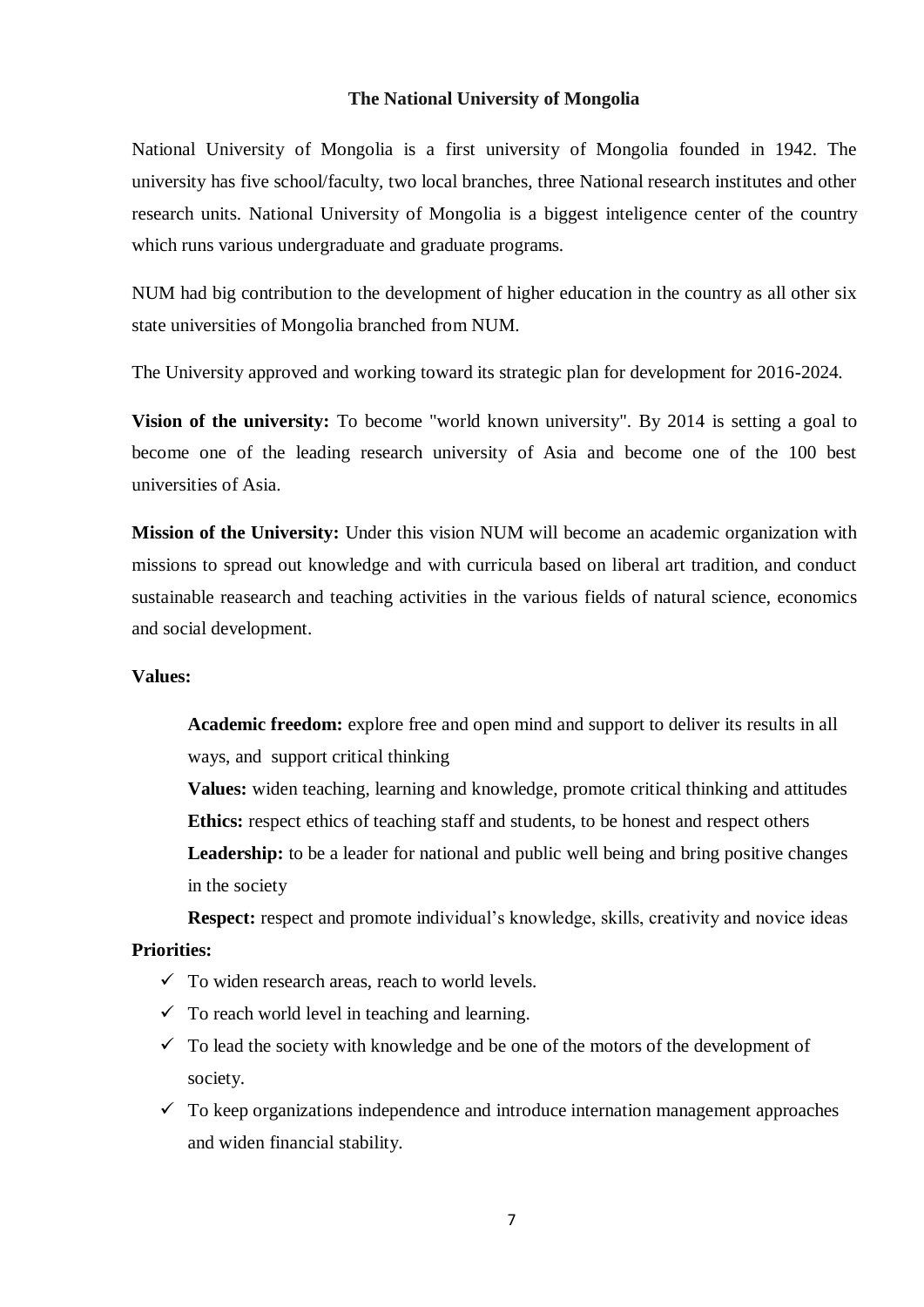# <span id="page-7-0"></span>**Organizational structure of the university**

As stated in "Rule of NUM" NUM is a "...collaborative and self administered organization" and the president manages everyday activity of the university. The management structure is given in Figure 1.

NUM consists of 5 schools and 33 departments. It also has a satelite high school and two local branch schools and local branches has 12 departments and 90 teachers.

Detailed information on number of staffs and programs given in Table 1.

|                | Faculty and schools        | Number of      | Number of      |                | Number       | Number   | Number  |          |
|----------------|----------------------------|----------------|----------------|----------------|--------------|----------|---------|----------|
|                |                            | departments    | programs       |                | of           | of       | of      |          |
|                |                            |                |                |                |              | teachers | support | students |
|                |                            |                |                |                |              |          | staffs  |          |
| 1              | School of Arts ad          | 19             | 63             | 48             | 29           | 416      | 128     | 9311     |
|                | <b>Sciences</b>            |                |                |                |              |          |         |          |
| $\overline{2}$ | School of engineering      | 5              | 22             | 24             | 12           | 129      | 44      | 3241     |
|                | and applied sciences       |                |                |                |              |          |         |          |
| 3              | <b>School of Business</b>  | $\overline{4}$ | 27             | 19             | $\mathbf{1}$ | 57       | 18      | 2049     |
| $\overline{4}$ | School of Law              | $\overline{2}$ | $\mathbf{1}$   | $\overline{4}$ | $\mathbf{1}$ | 57       | 18      | 2049     |
| 5              | School of International    | $\overline{2}$ | $\overline{2}$ | $\overline{2}$ | $\mathbf{1}$ | 20       | 16      | 891      |
|                | <b>Relation and Public</b> |                |                |                |              |          |         |          |
|                | Administration             |                |                |                |              |          |         |          |
| 6              | Zavkhan school             | 5              | $\overline{7}$ | 6              |              | 29       | 41      | 402      |
| $\overline{7}$ | Orkhon School              | 7              | 8              | 5              |              | 61       | 46      | 649      |

*Table 1. Brief information of Faculties and schools of NUM (As June 2017)*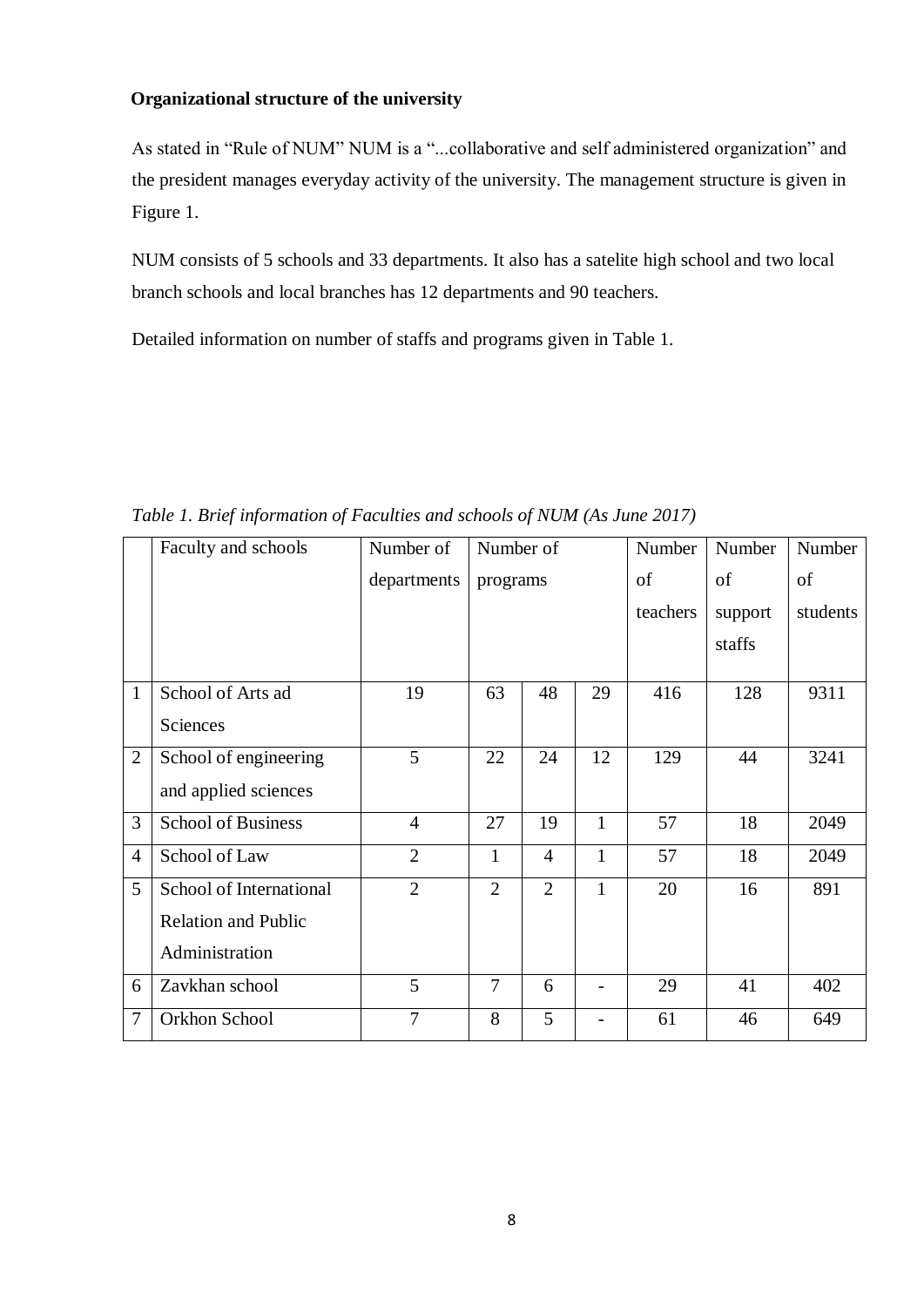

*Figure 1. Organizational structure of NUM*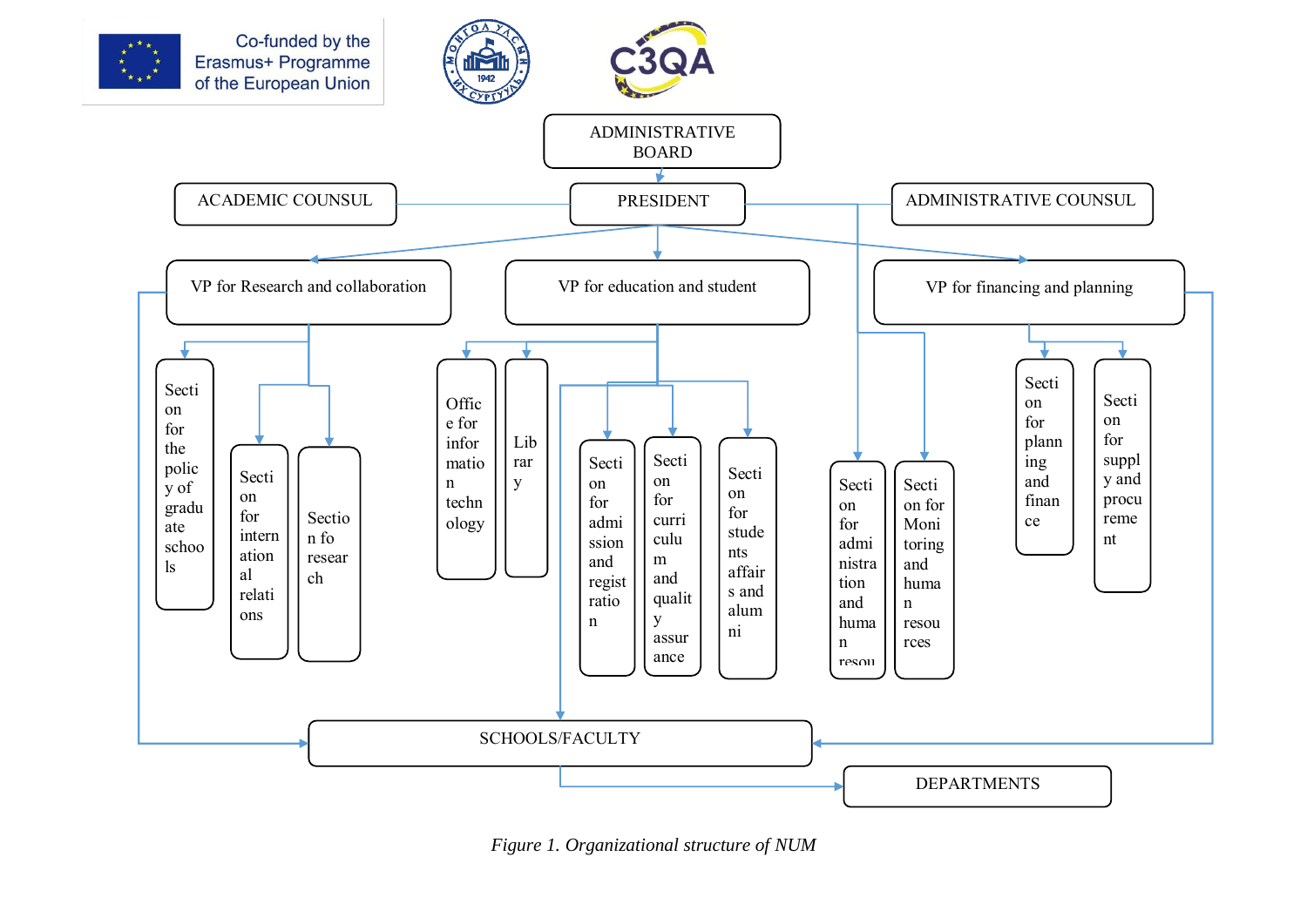<span id="page-9-0"></span>





### **Doctoral programs at NUM**

In accrodance of the "Law of education", "Law of Higher education", "General rule of undergraduate teaching and study" and "General rule of graduate teaching and study", NUM is implementing doctoral programs under the accreditation of MECS (Table 2).

*Table 2. Doctoral programs of NUM*

| $N_2$ |                  |                                                      | <b>Indexes</b> | <b>Link to</b> |
|-------|------------------|------------------------------------------------------|----------------|----------------|
|       | <b>Programs</b>  |                                                      |                | program plan   |
|       | 1                | <b>Anthropology</b> (SAS)                            | F03140301      | Файлаар харах  |
|       | $\mathbf{2}$     | <b>Archeology</b> (SAS)                              | F02220201      | Файлаар харах  |
|       | $\mathfrak{Z}$   | <b>Business Management</b> (SB)                      | F04130101      | Файлаар харах  |
|       | $\overline{4}$   | <b>Bioengineering</b> (SEAS)                         | F07880301      | Файлаар харах  |
|       | $\mathfrak s$    | <b>Biology</b> (SAS)                                 | F05110101      | Файлаар харах  |
|       | 6                | <b>Biochemistry</b> (SAS)                            | F05120101      | Файлаар харах  |
|       | $\boldsymbol{7}$ | <b>Education</b> (SAS)                               | F01110101      | Файлаар харах  |
|       | $8\,$            | <b>Buddha Philosophy</b> (SAS)                       | F02230102      | Файлаар харах  |
|       | $\overline{9}$   | <b>Foreign Languages</b> (SAS)                       | F02320202      | Файлаар харах  |
|       | 10               | <b>Foreign Language Translating and Interpreting</b> | F02310101      | Файлаар харах  |
|       |                  | (SAS)                                                |                |                |
|       | 11               | <b>Geography</b> (SAS)                               | F05320201      | Файлаар харах  |
|       | 12               | <b>Geology</b> (SAS)                                 | F05320301      | Файлаар харах  |
|       | 13               | <b>Geophysics</b> (SAS)                              | F05320501      | Файлаар харах  |
|       | 14               | <b>Computer Networking</b> (SEAS)                    | F06120101      |                |
|       | 15               | <b>Computer Science</b> (SEAS)                       | F06130101      | Файлаар харах  |
|       | 16               | <b>Mathematics</b> (SAS)                             | F05410102      | Файлаар харах  |
|       | 17               | <b>Information technology</b> (SEAS)                 | F06130401      | Файлаар харах  |
|       | 18               | <b>Nanoscience and engineering (SEAS)</b>            | F07880101      | Файлаар харах  |
|       | 19               | <b>Social Work</b> (SAS)                             | F09230101      | Файлаар харах  |
|       | 20               | Financing (SB)                                       | F340100        | Файлаар харах  |
|       | 21               | <b>Forest study</b> (SEAS)                           | F08210101      | Файлаар харах  |
|       | 22               | <b>Country study</b> (SAS)                           | F02220301      | Файлаар харах  |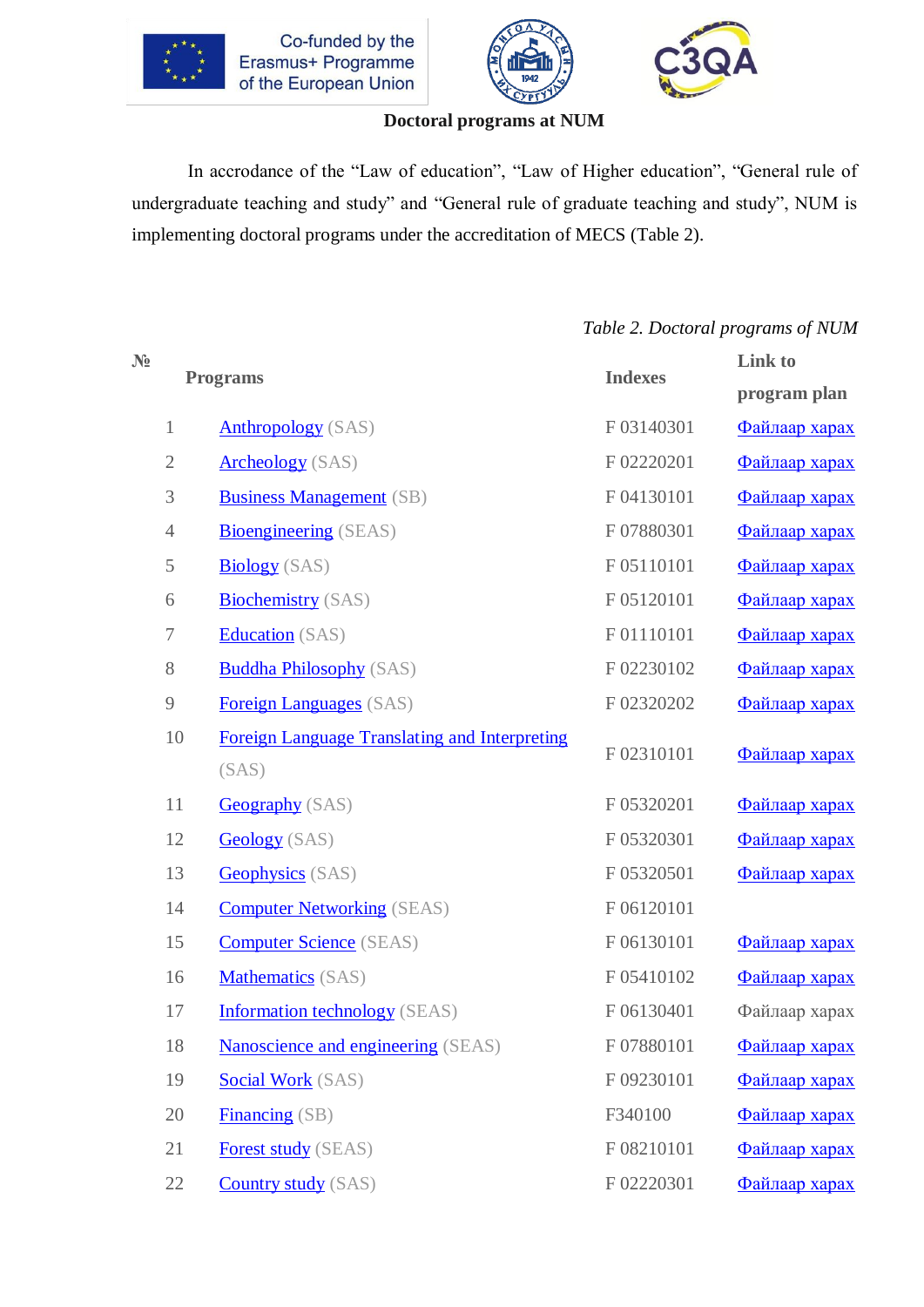| $N_2$ |    | <b>Programs</b>                            | <b>Indexes</b> | Link to       |
|-------|----|--------------------------------------------|----------------|---------------|
|       |    |                                            |                | program plan  |
|       | 23 | <b>International relations</b> (SIRPA)     | F02220401      | Файлаар харах |
|       | 24 | Software (SEAS)                            | F06130201      | Файлаар харах |
|       | 25 | <b>Sociology</b> (SAS)                     | F03140201      |               |
|       | 26 | <b>Renewable energy engineering</b> (SEAS) | F07130101      |               |
|       | 27 | Journalism (SAS)                           | F03210101      | Файлаар харах |
|       | 28 | <b>Psychology</b> (SAS)                    | F03130101      | Файлаар харах |
|       | 29 | <b>Administration management</b> (SIRPA)   | F04130301      | Файлаар харах |
|       | 30 | <b>History</b> (SAS)                       | F02220101      | Файлаар харах |
|       | 31 | <b>Political Science</b> (SAS)             | F03120101      | Файлаар харах |
|       | 32 | <b>Arts</b> (SAS)                          | F02180101      | Файлаар харах |
|       | 33 | <b>Literature study</b> (SAS)              | F02320301      | Файлаар харах |
|       | 34 | <b>Physics</b> (SAS)                       | F05330101      | Файлаар харах |
|       | 35 | <b>Philosophy</b> (SAS)                    | F02230101      | Файлаар харах |
|       | 36 | <b>Chemistry</b> (SAS)                     | F05310101      | Файлаар харах |
|       | 37 | <b>Demography</b> (SAS)                    | F03110201      | Файлаар харах |
|       | 38 | <b>Environment study</b> (SEAS)            | F05210201      | Файлаар харах |
|       | 39 | <b>Language study</b> (SAS)                | F02320201      | Файлаар харах |
|       | 40 | <b>Applied Mathematics (SEAS)</b>          | F05480101      | Файлаар харах |
|       | 41 | <b>Applied Chemistry (SEAS)</b>            | F 05310201     | Файлаар харах |
|       | 42 | <b>Climate study</b> (SEAS)                | F05330301      | Файлаар харах |
|       | 43 | <b>Nuclear Technology</b> (SEAS)           | F07880402      | Файлаар харах |
|       | 44 | <b>Religion study</b> (SAS)                | F02210101      | Файлаар харах |
|       | 45 | <b>Economy</b> (SAS)                       | F03110101      | Файлаар харах |
|       | 46 | <b>Ecology</b> (SAS)                       | F05210101      | Файлаар харах |
|       | 47 | Electronics (SEAS)                         | F07140101      | Файлаар харах |
|       | 48 | Law(SL)                                    | F04210101      |               |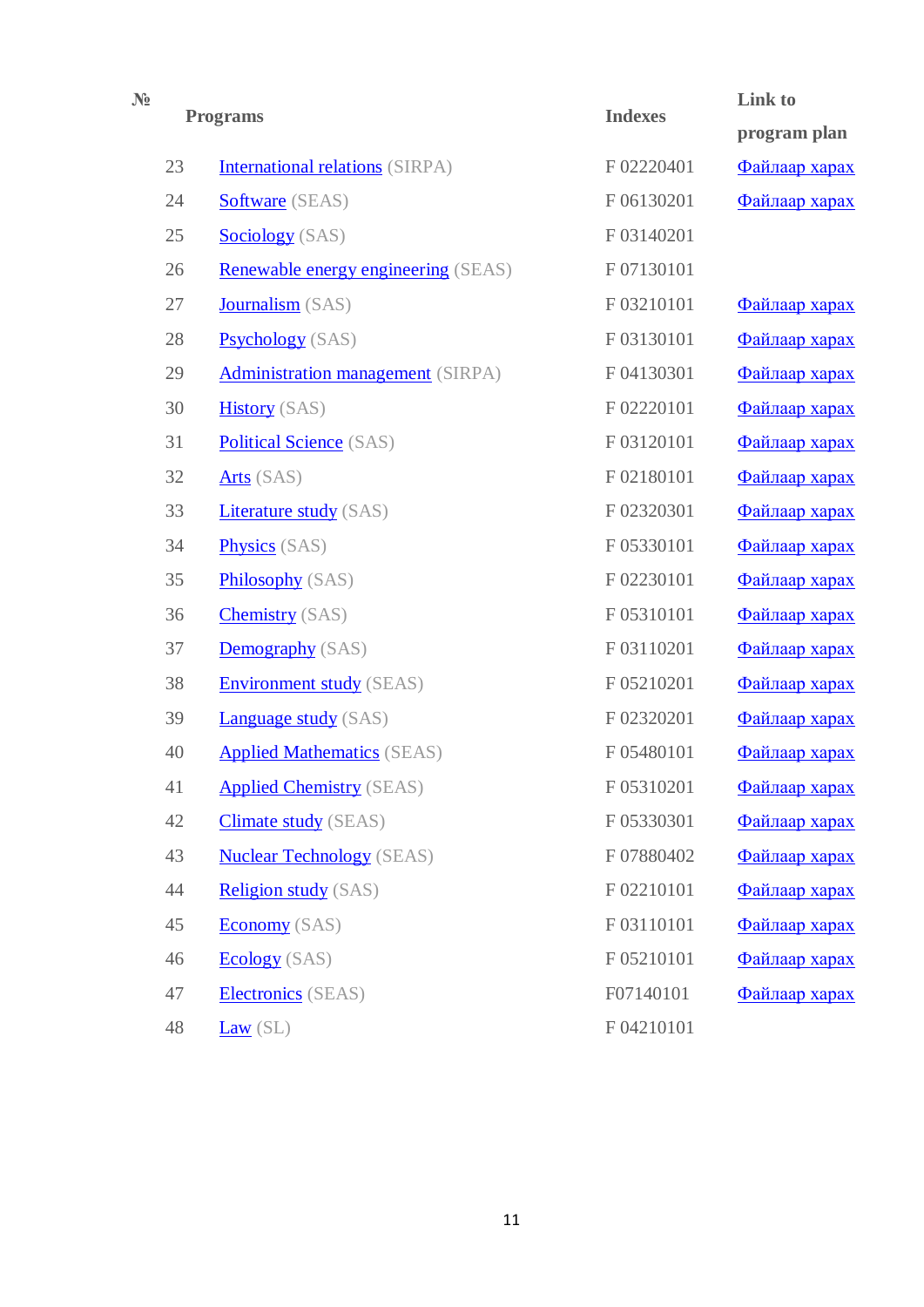### **General guidelines for IQA of programs**

<span id="page-11-0"></span>Within the framework of Quality Assurance System, the quality assurance in the University comprises of two parts: internal quality assurance and external quality assurance. Internal quality assurance is inherent of the University and relies on its own sources to make sure that the implementation of all educational processes complies with all provisions of higher education and follow the prescribed courses of actions. External quality assurance, on the other hand, uses (independent) external entity to assess the implementation of educational program as to avoid bias and maintain greater public accountability. In Figure 1a typical university quality assurance scheme can be seen. Internal quality assurance can be established as can be seen in the right column of the Figure 1.

When designing an internal quality assurance system (IQA), both the explicit and implicit quality requirements of the different interest groups must be taken into consideration in relation to the programs given in an institution, with special attention being paid to the students.

Once the needs and expectations of the interest groups have been analyzed, it is the responsibility of the HEIs to then establish their internal quality assurance systems. The designed set of systems must be visible both in the institution and, above all, to interest groups outside of it. It is the responsibility of the external QA agencies to evaluate and accredit the suitability of these systems so that they fulfil the needs and expectations of the different interest groups.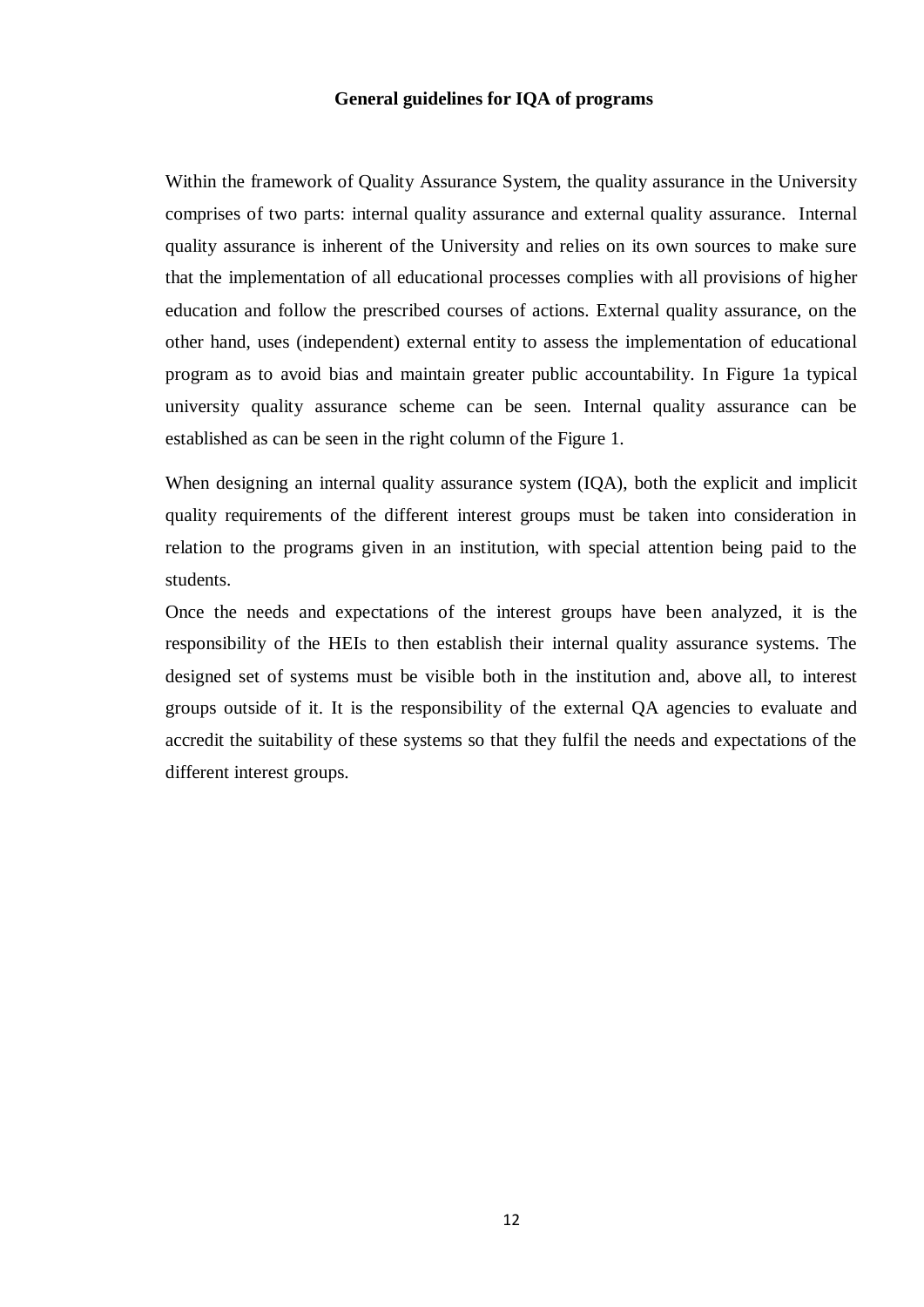

*Figure 1. Framework of Quality Assurance System.*

The Internal Quality Assurance or IQA encompasses the assessment of all aspects of quality in academic activities within the university: teaching and learning, research, and engagement with community/industry. The scope of assessment includes the availability and adequacy of governance/management, resources and education programs to deliver the program educational objectives. The main purpose of IQA is to improve quality of academic program through the cycle of betterment of the academic processes. With respect to undergraduate education program, in particular, IQA emphasis on the maintenance and continuous improvement teaching and learning quality at study program level.

#### <span id="page-12-0"></span>**Quality Assurance at University Level**

University's internal quality assurance is performed hierarchically at all levels of university structure, from the university down to the study program. As an instrument to the President/Rector, internal quality assurance unit has duties to perform and administer quality assurance system and is responsible for setting up the standards and assuring the continuous improvement of quality in all institutional programs and activities within the university. In general, the responsibilities of university quality assurance unit are:

1. To assist President/Rector in implementing quality policy of the university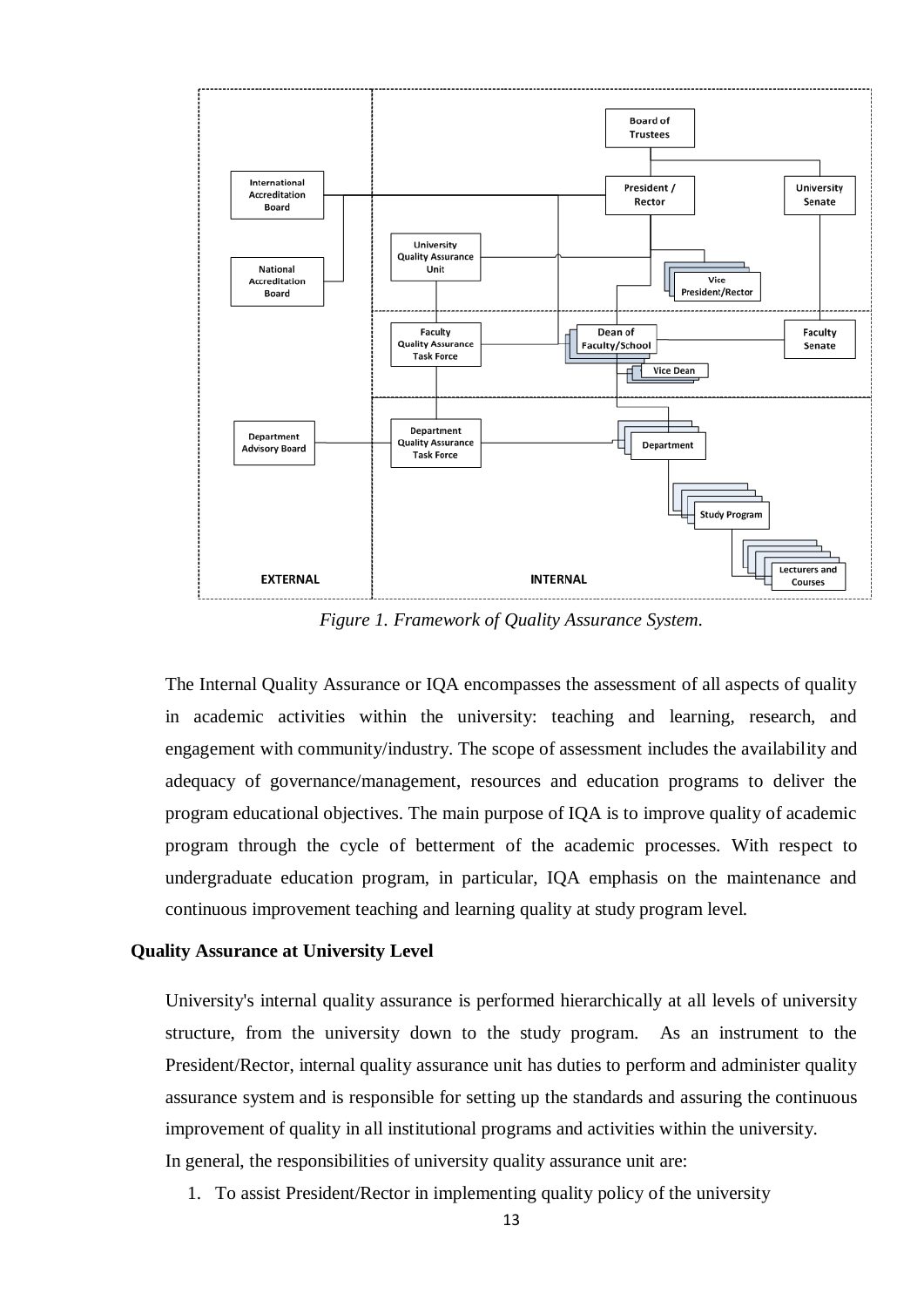- 2. To develop guidelines and instruments of QA for academic programs and the supporting activities.
- 3. To develop quality standards for academic programs.
- 4. Working in coordination with faculty task force, to assist the university management, faculty and department in monitoring the implementation academic process and activities.
- 5. Study, analysis and evaluate quality data as the result of academic process and activities.
- 6. Prepare and report results of QA evaluation and recommendations to head of departments, deans of faculty. At university level, this report and recommendation is submitted to President/Rector of university, academic senate and board of trustees.
- 7. Promote continuous quality improvement at all level or university.

### <span id="page-13-0"></span>**Quality Assurance at Faculty and Department/ Study Program Level**

At lower level, Deans of faculty and heads of department can establish similar units that are responsible for the implementation of quality assurance at faculty, department and study program levels. These task forces will assist the deans and head of department to monitor, assess and evaluate the quality of academic programs, activities and process at departments and study programs respectively. Results of internal quality evaluation and recommendations are reported to Dean and Faculty Senate, as well as head of Department for further actions.

University's QA unit and QA task forces at faculty and department level are to work integrated manners as to give assurance that all academic activities, programs and process are executed in conformance with the policy, regulation and standards quality set forth at university. In times, QA unit and task forces also have special duties assisting Department/ study program for external quality review process. During the process of getting accreditation, QA unit and task force help the study program through facilitating and coordinating with related units at the University.

To gain feedback from external parties, faculty or department can establish advisory board. This board acts as partner for faculty or department in providing valuable feedback concerning the education program. While internal quality evaluation provides continuous reflection of education process, external quality evaluation can give supposedly clearer and unbiased comments on educational outputs.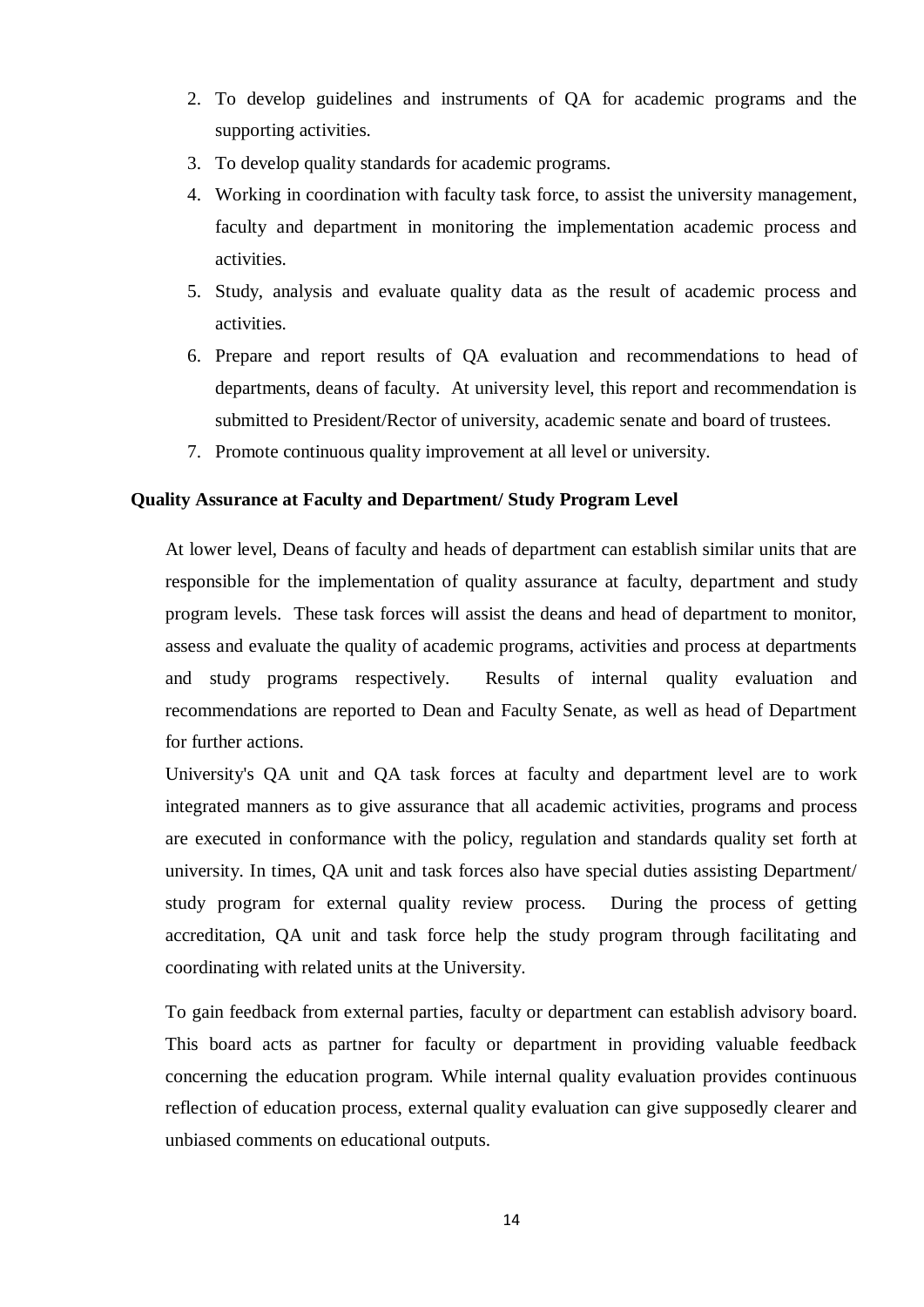The quality of bachelor education program shall be arranged in such a way that in-line with outcome-based education and at least fulfilling level 6 of National Qualification Framework as described in Bologna Process. Bachelor degree with level 6 qualifications will produce specialists with high level knowledge of an area of work or study that will enable the use of individual's own ideas and research in response to complex problems and situations. Learning at this level involved the achievement of a high level of professional knowledge and was appropriate for people working as knowledge-based professionals or in professional management positions.



*Figure 2. Typical Faculty Quality Assurance Scheme*

QA at Department/ study program level focuses on the implementation of curriculum. The core of internal quality assurance of education program is at the lecturers, where the implementation and learning outcomes are assessed by the lecturer and recorded in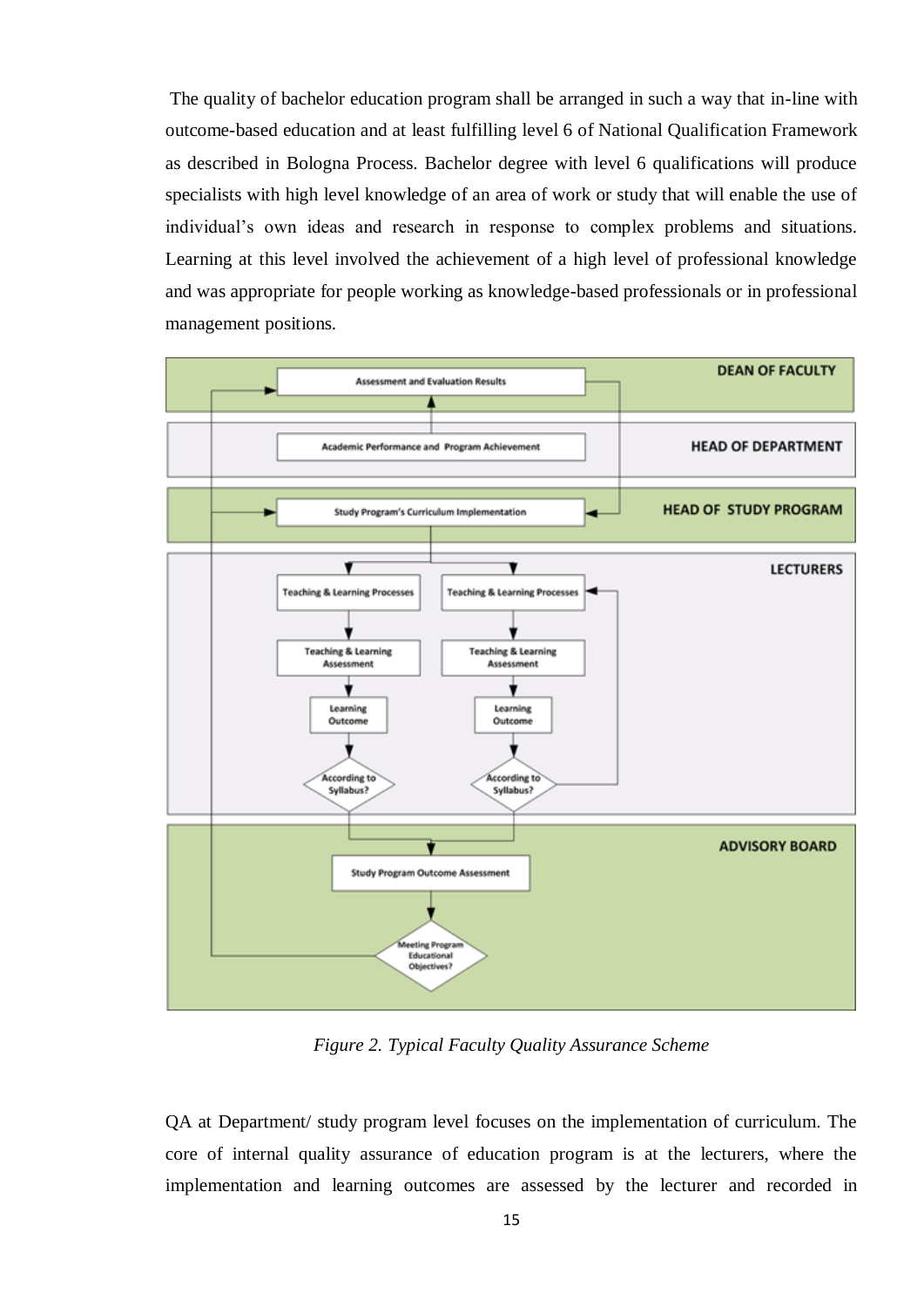lecturers' portfolios. Student review survey is used as an instrument to gather students' feedback for course delivery and syllabus.

Advisory board is involved in the evaluation of department/ study program's outcomes and educational objectives. The board can be formed by inviting people from industry or professional fields to represent the professional area where the graduates may be employed or work at. The board members typically consist of individuals with significant professional achievement and have interest in higher education and professional development. In most cases board members are also alumni of the university that will enable the creation of good emotional bond with the Department/ study program. The typical faculty quality assurance scheme can be seen in Figure 2. Basically, learning outcome-based IQA also based on PDCA cycle and the main aim of this IQA mechanism in any level (university, faculty or department level) is for the continuous improvement.

IQA is an integrated system that is implemented hierarchically from university level down to the faculty and department level. All quality regulations set up at university level must be followed by subordinate units, although lower level units can apply higher standards of quality. Instruments for general standards as part of monitoring and performance evaluation are given in separate book (Quality Standard Book).

Internal Quality Assurance starts from regular monitoring of academic program at the lowest level. As the key actors of academic services, lecturers/researchers perform their duties in teaching/education and research, as well as engaging in community and/or industrial services. The execution of teaching, research and community/industrial services must follow university regulations, and it is the duty of IQA unit to determine their adherence to quality regulations. At faculty and department level IQA unit is called Monitoring, Assessment and Evaluation task force or MONEV task force.

In term of education program, at every end of semester, lecturers are obligated to prepare course portfolio and/or rubric for every course subject they taught. Course portfolio is an instrument that reflects the implementation of courses based on syllabus and curriculum of study program and how the intended course learning outcomes are achieved. Courses' portfolios and other documents will be reviewed by MONEV task force; compared it against the syllabus and intended learning outcomes. The portfolios are assessed by the head of study program as teacher's performance.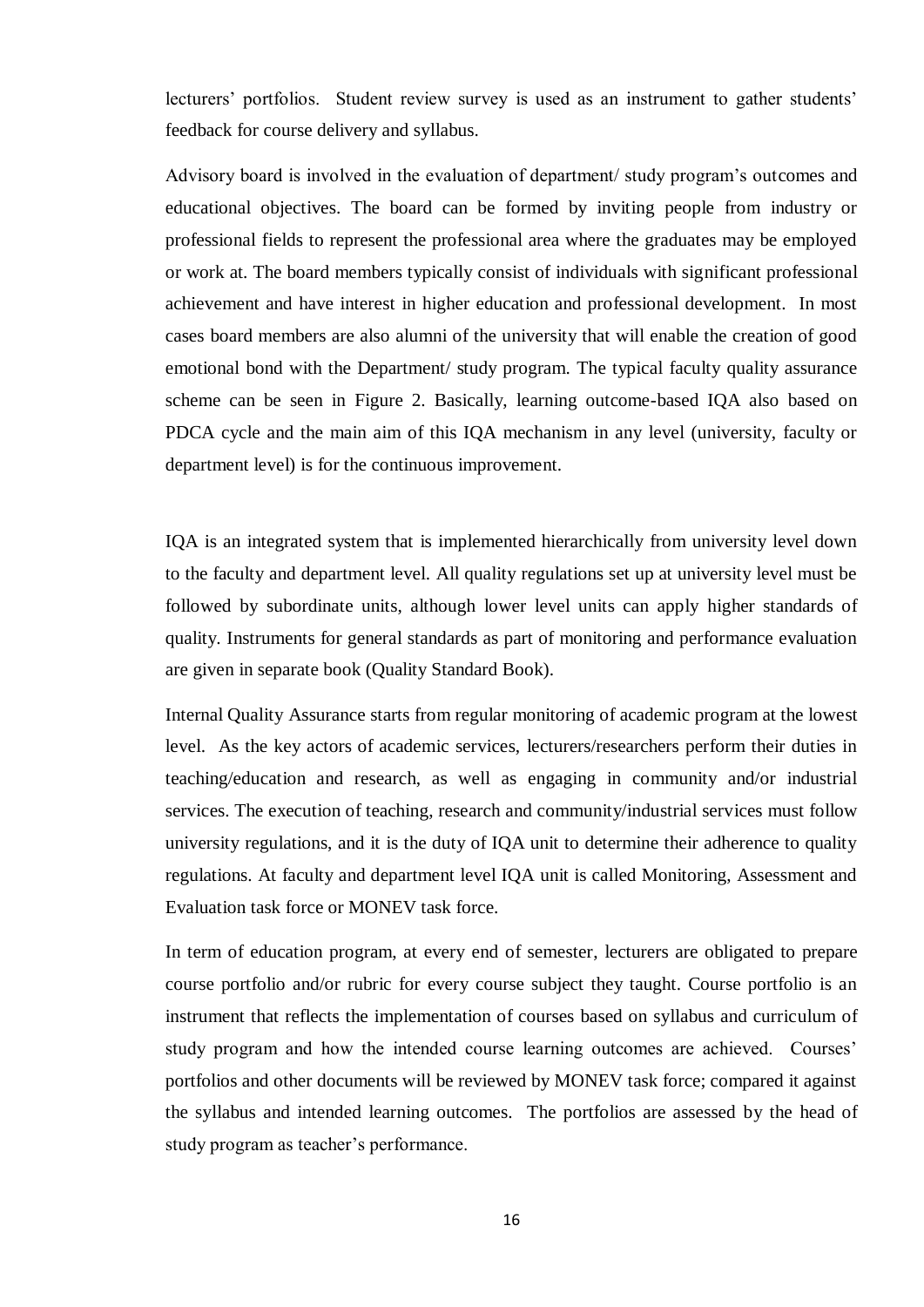Regular curriculum review is performed in two levels: study program level, every year and faculty level, every five years. The curriculum review in study program level aims at determining whether the implementation of education program during the year has been implemented in accordance to the applicable regulations and whether the program educational objectives and targeted education performance have been met or even exceeded. If the results are not as expected, the Head of Department will assign the head of study program to take necessary corrective actions. Result of study program's regular curriculum review is also reported to Dean of Faculty and university management as well as to the university IQA unit. In each level, QA task force and IQA unit will assess the record of academic performance to determine its adherence to faculty and university QA regulations and standards. Similarly, if the performance does not meet the minimum standard, university management and Dean of Faculty can order the Head of Department to take necessary corrective action. Using similar approach and process, if the review results are satisfactory, Head of Department can also initiate action plan for improvement.

Examples for instrument that can be developed in program level of some quality standards (student, lecturer and facilities/ laboratories) can be seen below and explanation for developing the general templates are given.

#### **General explanation for instruments templates as follows**:

- 1. IQA in university level should **set up standards** (student, lecturer, supporting staff, facilities, curriculum, academic activitiesа, thesis/ final project report, internship, graduates and alumni) or others standards that the university thinks necessary. The **minimum standard** should be set up based on the average of every faculty/ school data and the need of university to serve quality education to the country.
- 2. In every standard, for example standard for facilities, several criteria can be set up, for example:
	- university provides classrooms, laboratories, studios and workspaces for undergraduate and graduate students which are enough to run good quality education
	- Laboratories and studios meet regulatory safety, health and environment, and maintained on a regular basis. The capacity of the laboratory / studio adjusted to the type / nature of the practicum / assignments and lab equipment used in order to be implemented properly. Extensive laboratory per work station is 1.5 to 5 m2, and spacious studio is 2-4 m2 / work station.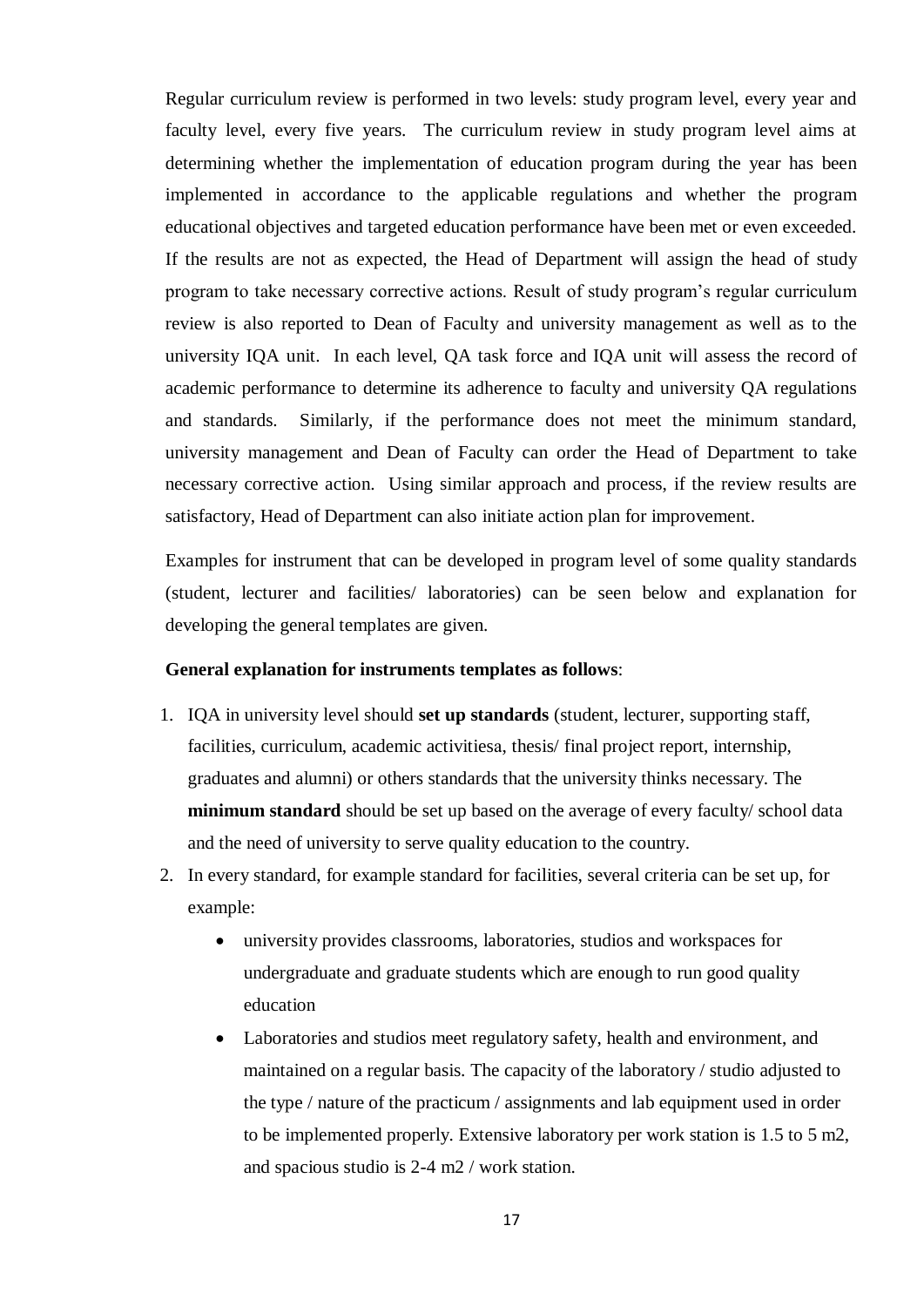- Availibility of the shared study room for Undergraduate students
- And so on
- 3. For every criterion, indicator should be set up. For example for laboratories: availibility of laboratories regulation must put in every lab.
- 4. Minimum standard should be set up by IQA at least at university level. For example, for laboratories: The safety, health and environment regulations are met, the area of laboratory per workstation is 1.5 m2
- 5. Measurement method: for example, for laboratories: Measure the laboratory's dimension and the highest number of students who study in that particular class. If there are more than one laboratory, take the least ratio number. Include the number / name of the laboratory and the course code
- 6. The data source is also mentioned, whether in university level, faculty or school level or in program level.

The template can be adjusted according to the need of IQA and quality standard level of university, faculty or department level.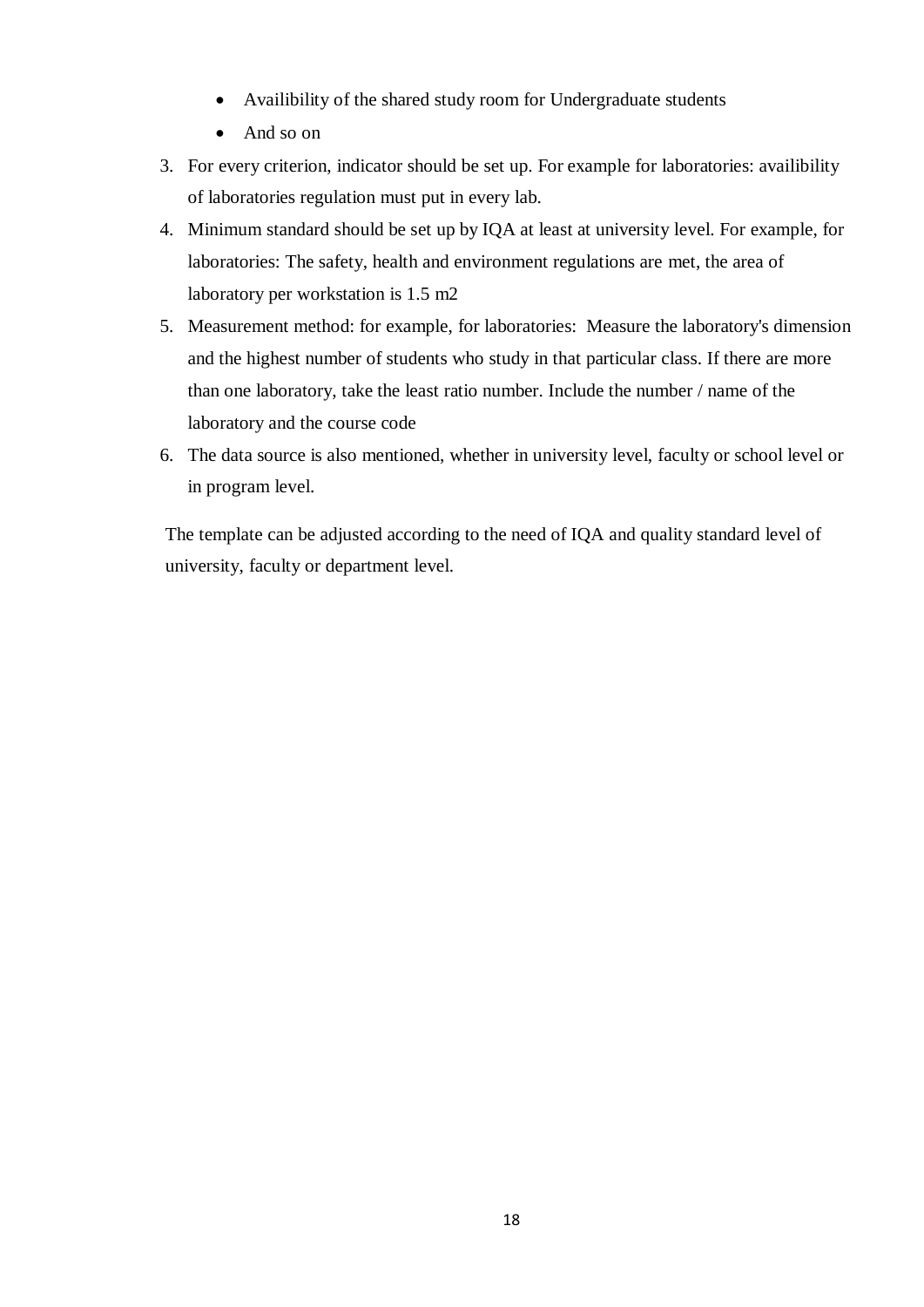### **Internal quality assurance of doctoral program at NUM**

<span id="page-18-0"></span>Internal quality assurance procedures is consistent with quality frameworks approved by MNCEA. Specifications of the IQA at this level are authonomy of research, scholarship for doctoral students, requirements for thesis supervisors and requirements for thesis.

Total credit hours(CH) for doctoral program is 60 (about 120 ECT) and it divided as follows:

Courses: 22-24 CH,

Research works: 12 CH,

Thesis: 24 CH.

The following are the check lists for doctoral level IQA and must be assessed by doctoral schools and quality assurance unit. Each items assessed by 1 to 5 scores where 1 corresponds to very poor mark/quality and 5 corresponds to very high mark/quality.

### 1) **Entrance for doctoral study**

- a. Transparency of information for applicants, including information on:
	- Dates of registration
	- Date of examination and other examination related processes
	- Department and research unit
	- Staff who is able to supervise doctoral study
	- Financial assistance and scholarship
- b. Admission policy and criteria is clearly defined, communicated and up to date
- c. Selection method and criteria is clearly defined
- d. Use of ICT in registration

### 2) **Quality of courses taught**

### a. **Learning outcomes**

- i. The expected course learning outcomes are clearly formulated and consistent with the vision and mission of the university
- ii. The expected course learning outcomes cover both subject specific and soft skills learning outcomes
- iii. The expected course learning outcomes clearly reflect the requirements of the stakeholders and labor market
- b. **Course Specification**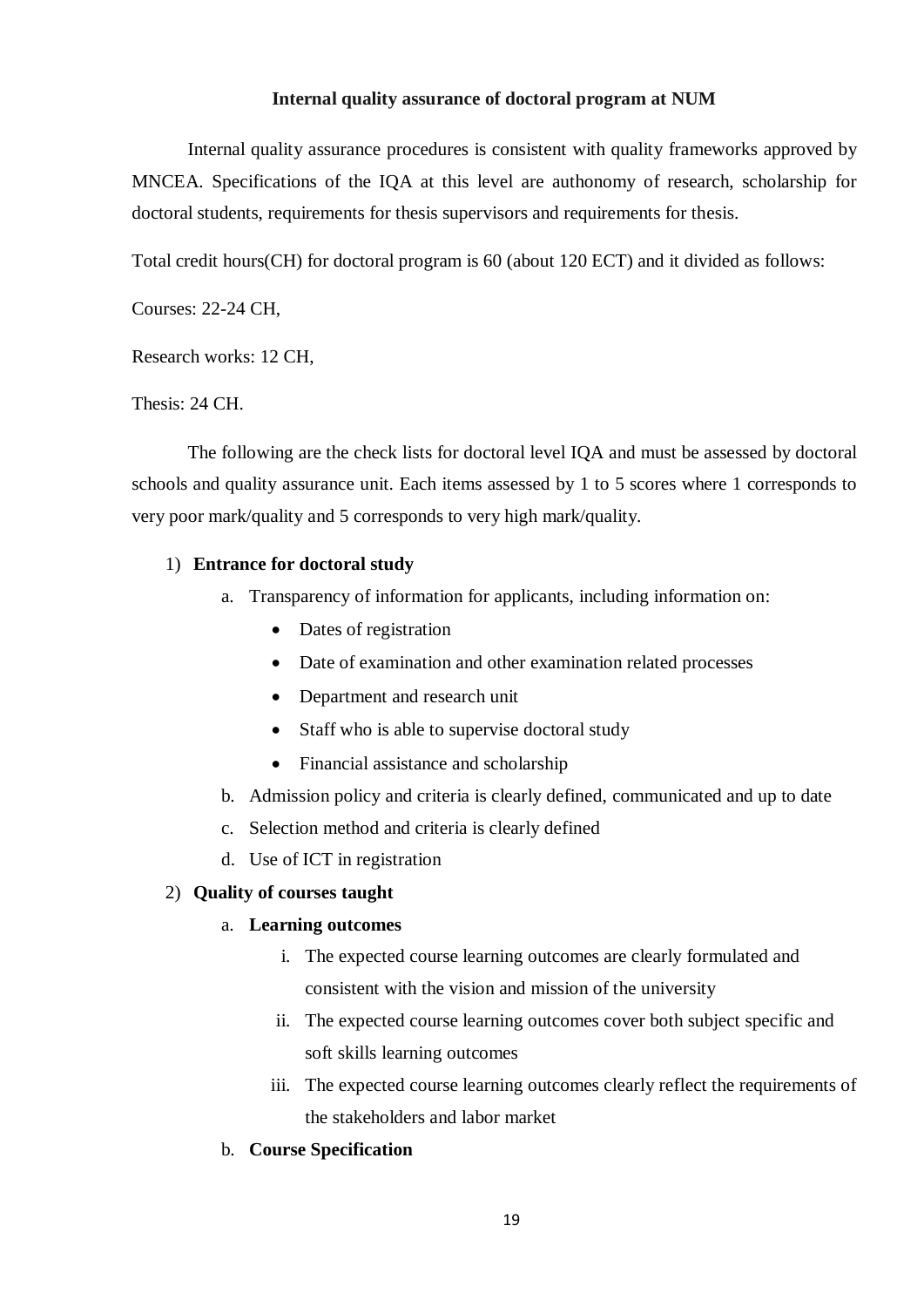- i. The information in the course specification is comprehensive and up-todate
- ii. The course specifications are communicated and made available to the stakeholders

## c. **Curriculum and assessment**

- i. The curriculum is designed based on constructive alignment with the expected learning outcomes
- ii. The curriculum is logically structured, sequenced, integrated and up-todate
- iii. The student assessment is constructively aligned to the achievement of the expected learning outcomes

# d. **Teaching and learning**

- i. Teaching and learning activities are constructively aligned to the achievement of the expected learning outcomes
- ii. Teaching and learning activities enhance life-long learning

## e. **Assessment**

- i. The student assessments uses variuos methods and grading are explicit and communicated to students
- ii. Feedback of student assessment is on time and helps to improve learning

# 3) **Quality of research work**

- a. Progression of doctoral student research is monitored yearly and communicated both to student and supervisor
- b. Students provided with an opportunities to participate in domestic and international research conferences and scientific events
- c. The school implements effective follow up policy/procedure/system for each students and the procedure helps student to finish his/her thesis defence successively on time
- d. Doctoral students provided with physical (lab and etc) and psychological environments in order to finish his/her thesis research
- e. Doctoral students participate and conduct their thesis in regular with close relation with thesis supervisor or research unit

# 4) **Scholarships, financial assistance and support**

- a. Departments appoint advisory committee for doctoral students and the committee works in regular base
- b. The school runs effective scholarship or financing system for doctoral students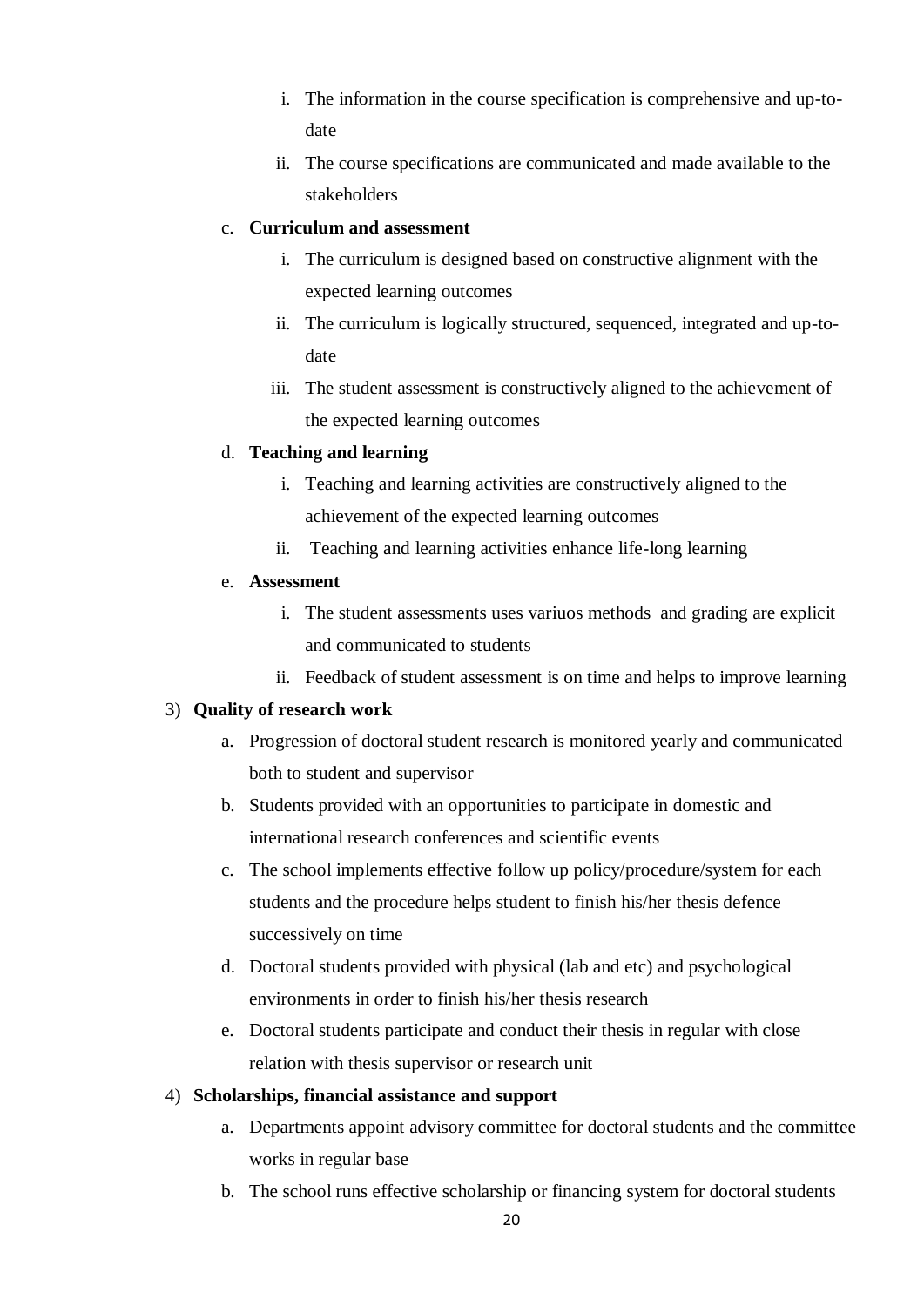- c. Doctoral students recieve adequate financial support to conduct their thesis research
- d. School work in close relationship with domestic and international organizations in order to support doctoral students
- 5) **Thesis surpervisors**
	- a. Requirements for supervisors defined clearly
	- b. Capacity building of supervisors for supervision conducted in regular base
	- c. The school implements effective human resources development plans

### **References and instruments for assessment and evaluation**

- 1. Doctoral student satisfaction survey results
- 2. Analysis and follow up reports on Doctoral student satisfaction survey
- 3. Annual report of departments on doctoral study program
- 4. Indicators
	- a. Graduation rate
	- b. Drop out rate
	- c. Pass rate
	- d. Staff-to-student ratio
- 5. Information on research activities of supervisors

| Name of      | Number of     |          |               |               | Total |
|--------------|---------------|----------|---------------|---------------|-------|
| supervisor/D | publications  |          |               |               |       |
| epartment    |               |          |               |               |       |
|              | Institutional | National | International | International |       |
|              |               |          | (without      | (with         |       |
|              |               |          | Tomson-       | Tomson-       |       |
|              |               |          | Reuters       | Reuters       |       |
|              |               |          | indexes)      | indexes)      |       |
|              |               |          |               |               |       |
|              |               |          |               |               |       |
|              |               |          |               |               |       |
|              |               |          |               |               |       |
|              |               |          |               |               |       |